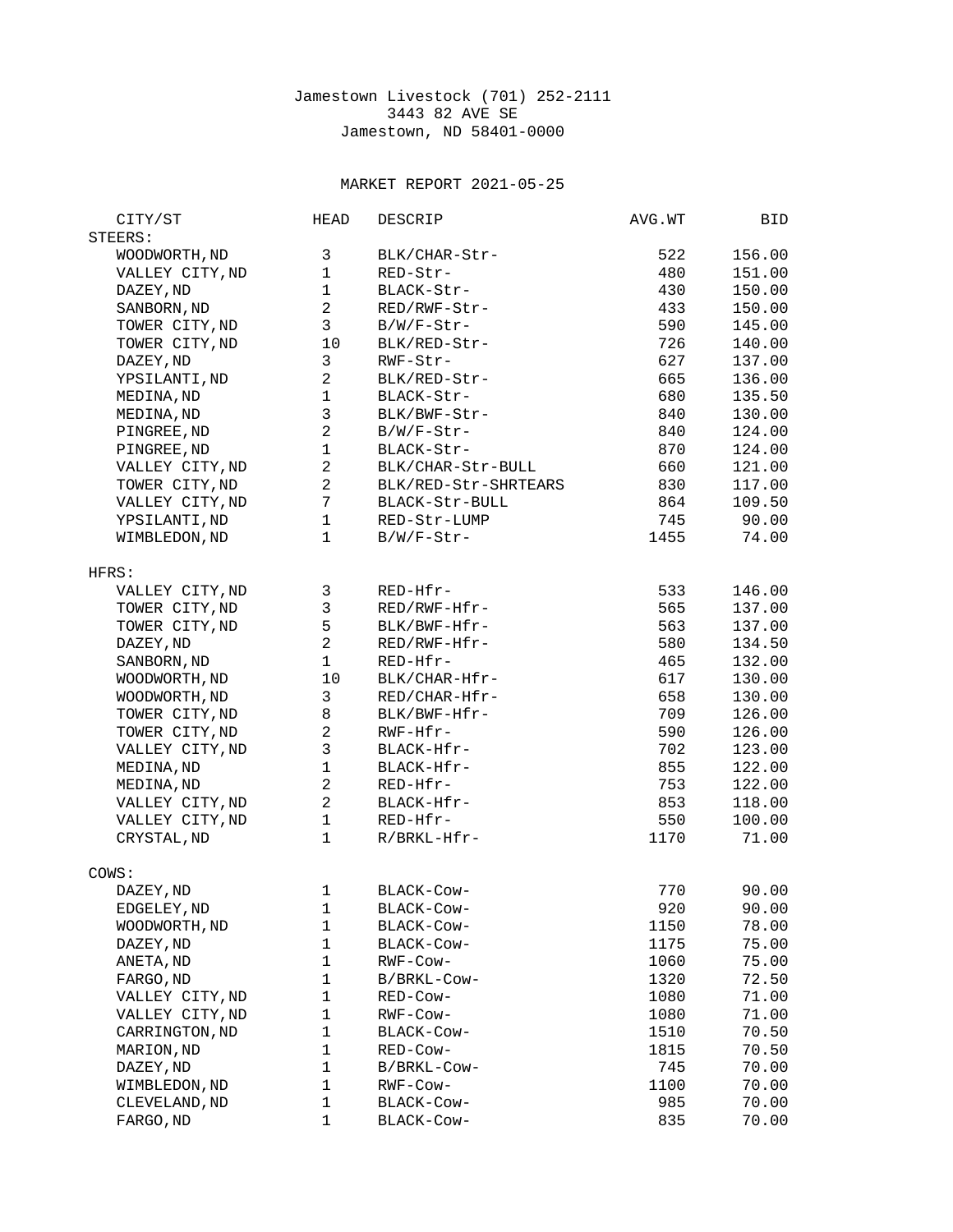| WIMBLEDON, ND       | 1            | RWF-Cow-                | 920  | 70.00 |
|---------------------|--------------|-------------------------|------|-------|
| CARRINGTON, ND      | 1            | BLACK-COW-              | 1225 | 69.50 |
| VALLEY CITY, ND     | 1            | RED-Cow-                | 890  | 69.50 |
| SPIRITWOOD, ND      | 1            | BLACK-COW-              | 1225 | 69.50 |
| WIMBLEDON, ND       | 1            | B/W/F-Cow-              | 1200 | 69.00 |
| MONTPELIER, ND      | 1            | RED-Cow-                | 1025 | 69.00 |
| SPIRITWOOD, ND      | 1            | BLACK-COW-              | 1270 | 69.00 |
| KENSAL, ND          | $\mathbf 1$  | BLACK-COW-              | 1255 | 69.00 |
| FARGO, ND           | 1            | BLACK-COW-              | 1170 | 69.00 |
| MONTPELIER, ND      | 1            | RED-Cow-                | 1255 | 69.00 |
| FARGO, ND           | 1            | RED-Cow-                | 780  | 69.00 |
| MONTPELIER, ND      | 1            | RED-Cow-                | 1005 | 69.00 |
| WIMBLEDON, ND       | 1            | $B/W/F$ -Cow-           | 1325 | 68.50 |
| SPIRITWOOD, ND      | 2            | BLACK-COW-              | 1328 | 68.50 |
| ANETA, ND           | 1            | RWF-Cow-                | 1290 | 68.50 |
| MONTPELIER, ND      | 1            | RED-Cow-                | 1385 | 68.50 |
| WOODWORTH, ND       | 1            | RED-Cow-                | 1240 | 68.50 |
| CARRINGTON, ND      | 1            | BLACK-COW-              | 1505 | 68.00 |
| COOPERSTOWN, ND     | 1            | RED-Cow-                | 1220 | 68.00 |
| ANETA, ND           | 1            | RWF-COW-                | 995  | 67.50 |
| COOPERSTOWN, ND     | 1            | RED-Cow-                | 1240 | 67.50 |
| WOODWORTH, ND       | 1            | BLACK-COW-              | 1295 | 67.50 |
| VALLEY CITY, ND     | 1            | ROAN-COW-               | 980  | 67.50 |
| KENSAL, ND          | 1            | BLACK-COW-              | 1505 | 67.50 |
| JAMESTOWN, ND       | 1            | BLACK-COW-              | 1330 | 67.50 |
| VALLEY CITY, ND     | 1            | RED-Cow-                | 1225 | 67.50 |
| <b>BUCHANAN, ND</b> | $\mathbf 1$  | BLACK-Cow-              | 1410 | 67.50 |
|                     | 1            |                         | 1035 |       |
| SANBORN, ND         | 1            | R/BRKL-Cow-<br>RED-Cow- | 970  | 67.50 |
| VALLEY CITY, ND     | 1            |                         |      | 67.00 |
| COOPERSTOWN, ND     |              | RED-Cow-                | 1315 | 67.00 |
| FARGO, ND           | 1            | BLACK-COW-              | 1425 | 67.00 |
| COOPERSTOWN, ND     | 1            | RED-Cow-                | 1130 | 67.00 |
| CARRINGTON, ND      | 1<br>1       | BLACK-COW-              | 1480 | 67.00 |
| WOODWORTH, ND       |              | BLACK-COW-              | 1395 | 67.00 |
| SANBORN, ND         | 1            | RED-Cow-                | 1165 | 67.00 |
| DAZEY, ND           | 1            | BLACK-COW-              | 1380 | 67.00 |
| CARRINGTON, ND      | 1            | BLACK-COW-              | 1460 | 67.00 |
| KENSAL, ND          | 1            | BLACK-COW-              | 1360 | 67.00 |
| YPSILANTI, ND       | $\mathbf{1}$ | BLACK-COW-              | 1445 | 67.00 |
| YPSILANTI, ND       | 1            | BLACK-COW-              | 1335 | 66.50 |
| PAGE, ND            | 1            | BLACK-Cow-              | 1375 | 66.50 |
| SPIRITWOOD, ND      | 3            | BLACK-Cow-              | 1453 | 66.50 |
| JAMESTOWN, ND       | 1            | BLACK-Cow-              | 1295 | 66.50 |
| JAMESTOWN, ND       | 1            | BLACK-Cow-              | 1310 | 66.50 |
| SANBORN, ND         | 1            | RED-Cow-                | 1055 | 66.50 |
| MONTPELIER, ND      | 1            | RED-Cow-                | 1330 | 66.50 |
| ANETA, ND           | 1            | HERF-Cow-               | 950  | 66.50 |
| <b>BUCHANAN, ND</b> | 1            | BLACK-COW-              | 1215 | 66.00 |
| SPIRITWOOD, ND      | 2            | BLACK-Cow-              | 1510 | 66.00 |
| ANETA, ND           | 1            | B/BRKL-Cow-             | 975  | 66.00 |
| FARGO, ND           | 1            | BLACK-Cow-              | 1510 | 66.00 |
| SPIRITWOOD, ND      | 3            | BLACK-COW-              | 1265 | 66.00 |
| COOPERSTOWN, ND     | 1            | RED-Cow-                | 1225 | 66.00 |
| CARRINGTON, ND      | 1            | BLACK-Cow-              | 1390 | 66.00 |
| FARGO, ND           | 1            | BLACK-COW-              | 1670 | 66.00 |
| FARGO, ND           | 1            | BLACK-COW-              | 1455 | 65.50 |
| FARGO, ND           | 1            | BLACK-COW-              | 1240 | 65.50 |
| MONTPELIER, ND      | 1            | RED-Cow-                | 1295 | 65.50 |
| CARRINGTON, ND      | 1            | BLACK-Cow-              | 1450 | 65.50 |
|                     |              |                         |      |       |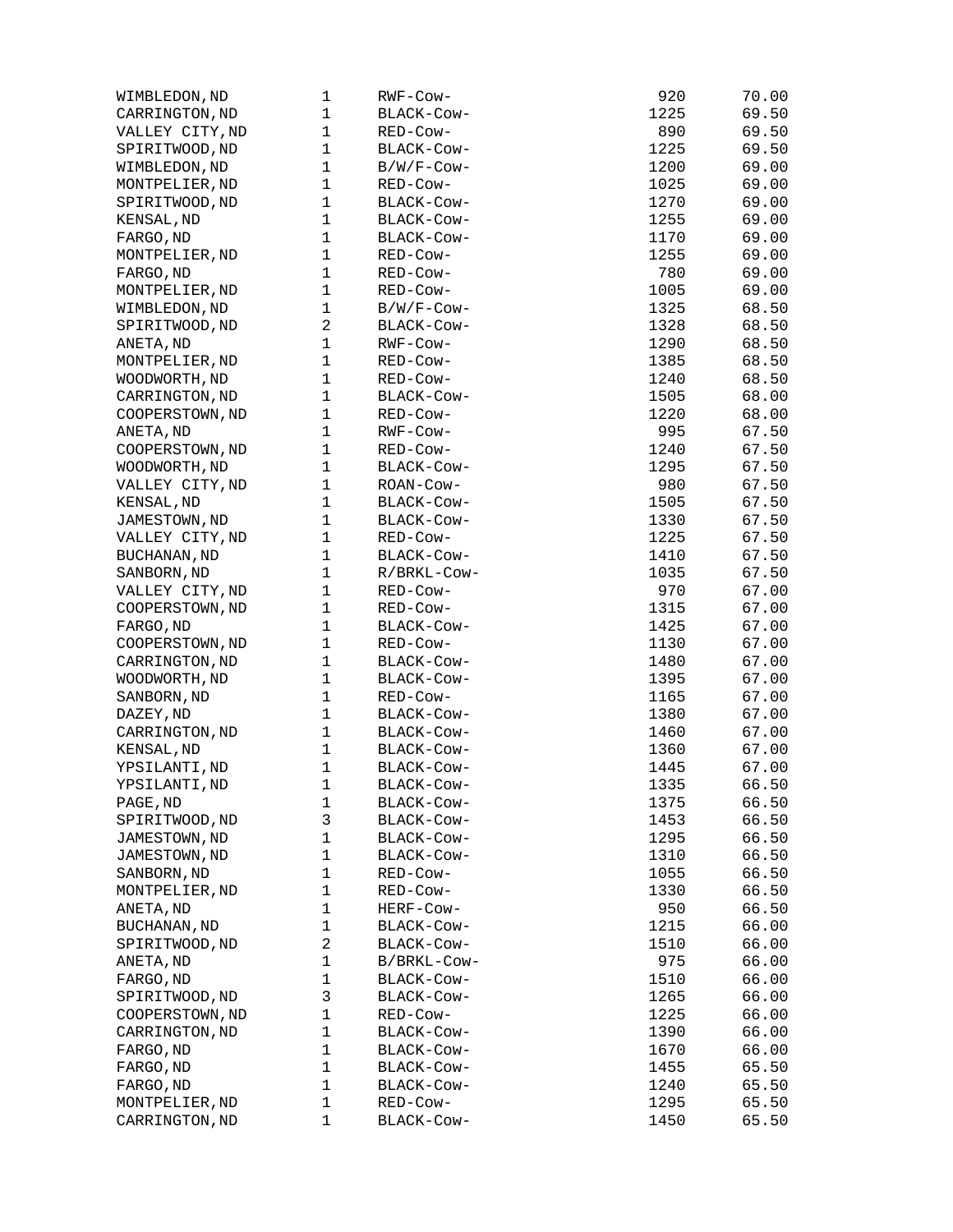| MONTPELIER, ND      | 1              | BLACK-COW-    | 1530 | 65.50 |
|---------------------|----------------|---------------|------|-------|
| <b>BUCHANAN, ND</b> | 1              | BLACK-COW-    | 1235 | 65.50 |
| CLEVELAND, ND       | 1              | BLACK-COW-    | 1445 | 65.00 |
| SPIRITWOOD, ND      | 1              | BLACK-COW-    | 1355 | 65.00 |
| VALLEY CITY, ND     | 1              | RED-Cow-      | 1155 | 65.00 |
| ROGERS, ND          | 1              | B/BRKL-Cow-   | 1825 | 65.00 |
| <b>BUCHANAN, ND</b> | 1              | BLACK-COW-    | 1295 | 65.00 |
| CARRINGTON, ND      | 1              | BLACK-COW-    | 1675 | 65.00 |
| MONTPELIER, ND      | 1              | RED-Cow-      | 1305 | 64.50 |
| PINGREE, ND         | 1              | BLACK-COW-    | 1580 | 64.50 |
| MARION, ND          | 1              | BLACK-COW-    | 1930 | 64.50 |
| KENSAL, ND          | 1              | BLACK-COW-    | 1525 | 64.50 |
| CARRINGTON, ND      | 1              | B/W/F-Cow-    | 1830 | 64.50 |
| VALLEY CITY, ND     | 1              | RED-Cow-      | 1030 | 64.50 |
| MONTPELIER, ND      | 1              | RED-Cow-      | 1085 | 64.00 |
| ANETA, ND           | 1              | HERF-Cow-     | 1385 | 64.00 |
| ROGERS, ND          | $\mathbf 1$    | BLACK-COW-    | 1805 | 64.00 |
| DAZEY, ND           | 1              | BLACK-COW-    | 1080 | 64.00 |
| FARGO, ND           | 1              | RED-Cow-      | 1485 | 64.00 |
| PINGREE, ND         | 1              | BLACK-COW-    | 1845 | 64.00 |
| MONTPELIER, ND      | 1              | RED-Cow-      | 1050 | 64.00 |
| CLEVELAND, ND       | $\mathbf{1}$   | BLACK-Cow-    | 1520 | 64.00 |
| ROGERS, ND          | 1              | BLACK-COW-    | 1595 | 64.00 |
| MONTPELIER, ND      | 1              | RED-Cow-      | 1485 | 63.50 |
| PINGREE, ND         | 1              | BLACK-COW-    | 1700 | 63.50 |
| ANETA, ND           | 1              | BLACK-COW-    | 1025 | 63.50 |
| MONTPELIER, ND      | $\mathbf 1$    | RED-Cow-      | 1480 | 63.50 |
|                     | 1              |               |      |       |
| ROGERS, ND          | 1              | BLACK-COW-    | 1830 | 63.50 |
| PINGREE, ND         |                | BLACK-COW-    | 1485 | 63.50 |
| SPIRITWOOD, ND      | 1              | BLACK-COW-    | 1255 | 63.50 |
| WOODWORTH, ND       | 1              | BLACK-COW-    | 1475 | 63.50 |
| MEDINA, ND          | 1              | BLACK-COW-    | 1340 | 63.00 |
| <b>BUCHANAN, ND</b> | 1              | RED-Cow-      | 1610 | 63.00 |
| VALLEY CITY, ND     | 1              | RED-Cow-      | 1000 | 63.00 |
| DAZEY, ND           | $\overline{c}$ | BLACK-Cow-    | 1503 | 63.00 |
| FARGO, ND           | $\mathbf 1$    | RED-Cow-      | 1080 | 62.50 |
| CARRINGTON, ND      | 1              | BLACK-COW-    | 1705 | 62.50 |
| JAMESTOWN, ND       | 1              | BLACK-COW-    | 1370 | 62.50 |
| ANETA, ND           | $\mathbf{1}$   | HERF-Cow-     | 1050 | 62.50 |
| NOME, ND            | 1              | BLACK-COW-    | 1750 | 62.00 |
| KENSAL, ND          | 1              | BLACK-Cow-    | 1255 | 62.00 |
| ANETA, ND           | 1              | HERF-Cow-     | 1150 | 61.50 |
| PAGE, ND            | 1              | BLACK-COW-    | 1280 | 61.50 |
| JAMESTOWN, ND       | 1              | HOLST-Cow-    | 1440 | 61.50 |
| CLEVELAND, ND       | 1              | BLACK-Cow-    | 1320 | 61.50 |
| CARRINGTON, ND      | 1              | BLACK-COW-    | 1890 | 61.00 |
| VALLEY CITY, ND     | 1              | RED-COW-HORNS | 1070 | 60.50 |
| JAMESTOWN, ND       | 1              | HOLST-COW-    | 1180 | 60.50 |
| CARRINGTON, ND      | 1              | BLACK-COW-    | 1855 | 60.50 |
| SANBORN, ND         | 1              | HERF-COW-     | 1295 | 60.00 |
| FARGO, ND           | 1              | B/BRKL-Cow-   | 1225 | 60.00 |
| COOPERSTOWN, ND     | 1              | RED-COW-      | 1165 | 59.50 |
| ANETA, ND           | 1              | HERF-Cow-     | 1085 | 59.50 |
| MONTPELIER, ND      | 1              | RED-COW-      | 1260 | 59.50 |
| BUCHANAN, ND        | 1              | RED-COW-      | 1390 | 59.50 |
| JAMESTOWN, ND       | 1              | GREY-Cow-     | 1325 | 59.00 |
| JAMESTOWN, ND       | 1              | HOLST-COW-    | 1370 | 59.00 |
| DAZEY, ND           | 1              | BLACK-COW-    | 1065 | 59.00 |
| JAMESTOWN, ND       | 1              | HOLST-Cow-    | 1170 | 59.00 |
|                     |                |               |      |       |